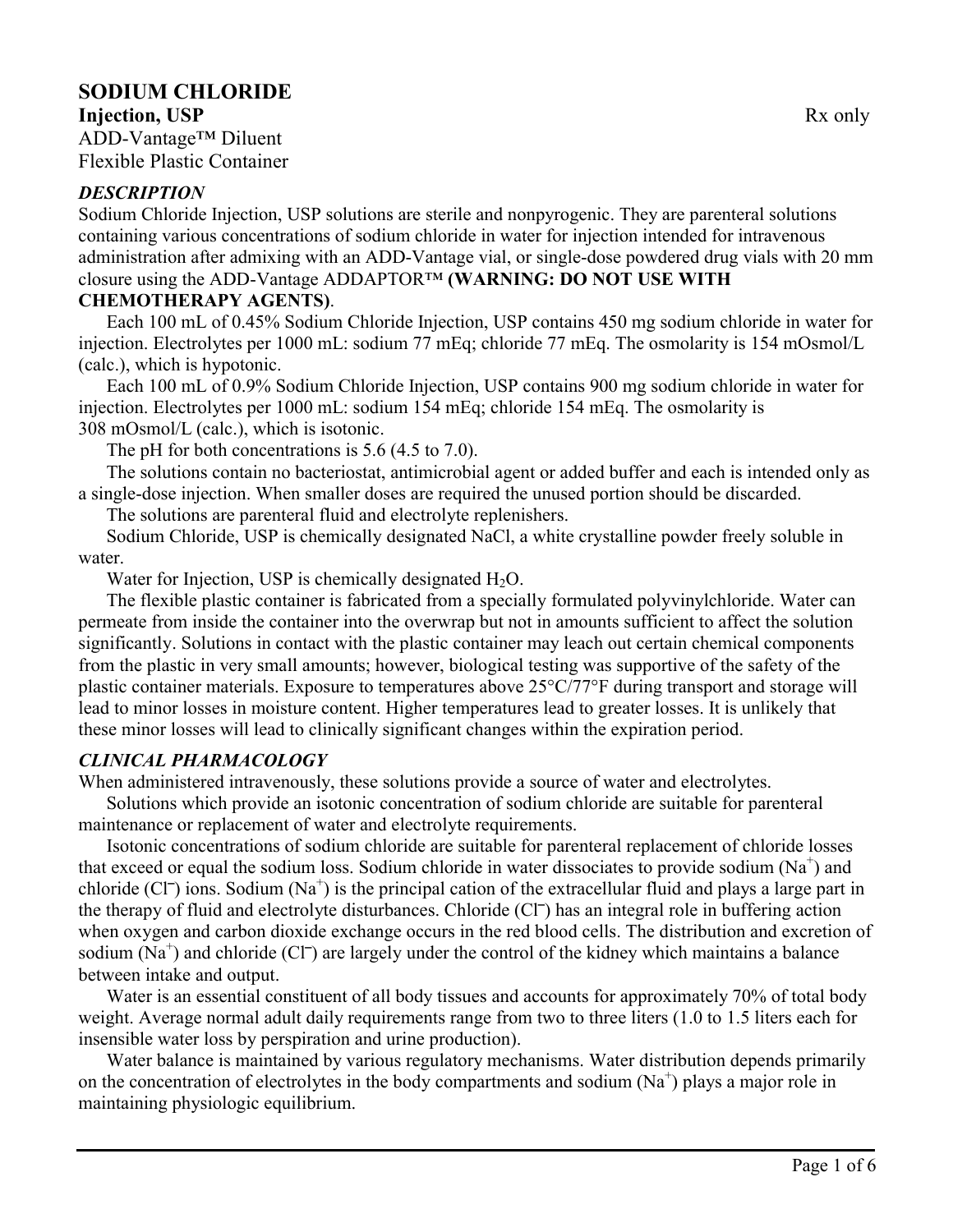#### *INDICATIONS AND USAGE*

Intravenous solutions containing sodium chloride are indicated for parenteral replenishment of fluid and sodium chloride as required by the clinical condition of the patient.

In this dosage form, Sodium Chloride Injection, USP is intended to be used as a diluent for the contents of an ADD-Vantage vial, or single-dose vials with 20 mm closure using the ADD-Vantage ADDAPTOR™.

#### *CONTRAINDICATIONS*

None known.

#### *WARNINGS*

Solutions containing sodium ions should be used with great care, if at all, in patients with congestive heart failure, severe renal insufficiency and in clinical states in which there exists edema with sodium retention.

Excessive administration of potassium-free solutions may result in significant hypokalemia.

In patients with diminished renal function, administration of solutions containing sodium ions may result in sodium retention.

The intravenous administration of these solutions can cause fluid and/or solute overloading resulting in dilution of serum electrolyte concentrations, overhydration, congested states or pulmonary edema.

The risk of dilutional states is inversely proportional to the electrolyte concentrations of administered parenteral solutions. The risk of solute overload causing congested states with peripheral and pulmonary edema is directly proportional to the electrolyte concentrations of such solutions.

#### *PRECAUTIONS*

#### **General**

Do not use plastic containers in series connections. Such use could result in air embolism due to residual air being drawn from the primary container before administration of the fluid from the secondary container is completed.

Use of a vented intravenous administration set with the vent in the open position could result in air embolism. Vented intravenous administration sets with the vent in the open position should not be used with flexible plastic containers.

#### **Laboratory Tests**

Clinical evaluation and periodic laboratory determinations are necessary to monitor changes in fluid balance, electrolyte concentrations and acid-base balance during prolonged parenteral therapy or whenever the condition of the patient warrants such evaluation.

#### *DRUG INTERACTIONS*

Caution must be exercised in the administration of parenteral fluids, especially those containing sodium ions to patients receiving corticosteroids or corticotropin.

**Carcinogenesis, Mutagenesis, Impairment of Fertility:** Studies with Sodium Chloride Injection, USP have not been performed to evaluate carcinogenic potential, mutagenic potential or effects on fertility.

#### **Pregnancy:** *Teratogenic effects*

Animal reproduction studies have not been conducted with Sodium Chloride Injection, USP. It is not known whether sodium chloride injection can cause fetal harm when administered to a pregnant woman or can affect reproduction capacity. Sodium Chloride Injection, USP should be given to a pregnant woman only if clearly needed.

**Labor and Delivery:** Studies have not been conducted to evaluate the effects of Sodium Chloride Injection, USP on labor and delivery. Caution should be exercised when administering this drug during labor and delivery.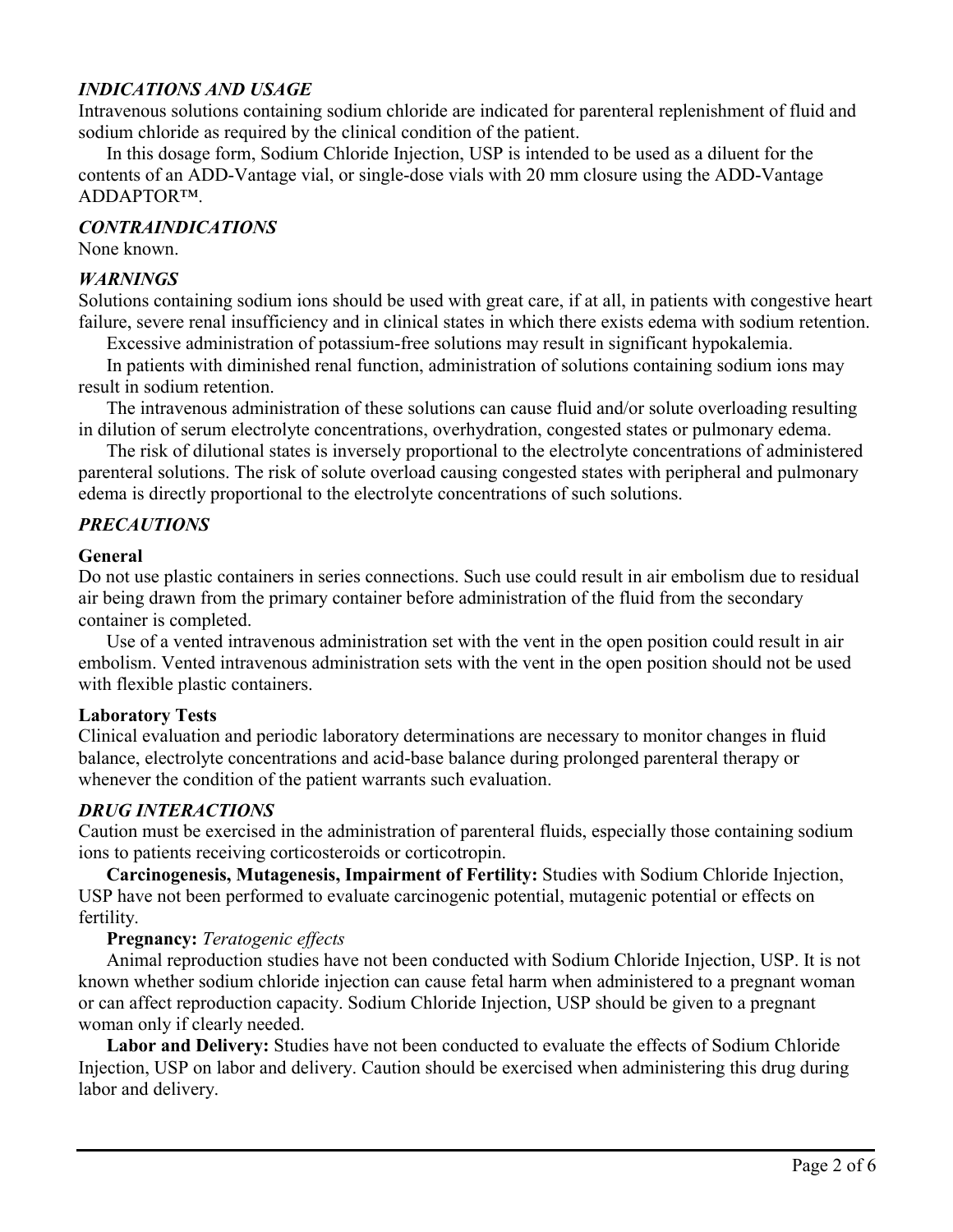**Nursing Mothers:** It is not known whether this drug is excreted in human milk. Because many drugs are excreted in human milk, caution should be exercised when Sodium Chloride Injection, USP is administered to a nursing mother.

**Pediatric Use:** Safety and effectiveness in children have not been established.

**Geriatric Use:** Clinical studies of Sodium Chloride Injection, USP did not include sufficient numbers of subjects aged 65 and over to determine whether they respond differently from younger subjects. Other reported clinical experience has not identified differences in responses between elderly and younger patients. In general, dose selection for an elderly patient should be cautious, usually starting at the low end of the dosing range, reflecting the greater frequency of decreased hepatic, renal, or cardiac function, and of concomitant disease or drug therapy.

This drug is known to be substantially excreted by the kidney, and the risk of toxic reactions to this drug may be greater in patients with impaired renal function. Because elderly patients are more likely to have decreased renal function, care should be taken in dose selection, and it may be useful to monitor renal function.

Do not administer unless solution is clear and container is undamaged. Discard unused portion.

#### *ADVERSE REACTIONS*

Reactions which may occur because of the solution or the technique of administration include febrile response, infection at the site of injection, venous thrombosis or phlebitis extending from the site of injection, extravasation and hypervolemia.

If an adverse reaction does occur, discontinue the infusion, evaluate the patient, institute appropriate therapeutic countermeasures and save the remainder of the fluid for examination if deemed necessary.

#### *OVERDOSAGE*

In the event of overhydration or solute overload, re-evaluate the patient and institute appropriate corrective measures. See *WARNINGS*, *PRECAUTIONS*, and *ADVERSE REACTIONS*.

#### *DOSAGE AND ADMINISTRATION*

The dose is dependent upon the age, weight and clinical condition of the patient.

Parenteral drug products should be inspected visually for particulate matter and discoloration prior to administration, whenever solution and container permit. See *PRECAUTIONS*.

| <b>Unit of Sale</b> | Concentration | Each             |
|---------------------|---------------|------------------|
| NDC 0409-7132-66    | 0.45%         | NDC 0409-7132-68 |
| Case of 50          |               | 50 mL bags       |
| NDC 0409-7132-67    | 0.45%         | NDC 0409-7132-69 |
| Case of 50          |               | 100 mL bags      |
| NDC 0409-7132-02    | 0.45%         | NDC 0409-7132-04 |
| Case of 24          |               | 250 mL bags      |
| NDC 0409-7101-66    | $0.9\%$       | NDC 0409-7101-68 |
| Case of 50          |               | 50 mL bags       |
| NDC 0409-7101-67    | $0.9\%$       | NDC 0409-7101-69 |
| Case of 50          |               | 100 mL bags      |
| NDC 0409-7101-02    | $0.9\%$       | NDC 0409-7101-04 |
| Case of 24          |               | 250 mL bags      |

# $H$

Store at 20 to 25°C (68 to 77°F). [See USP Controlled Room Temperature.] Protect from freezing.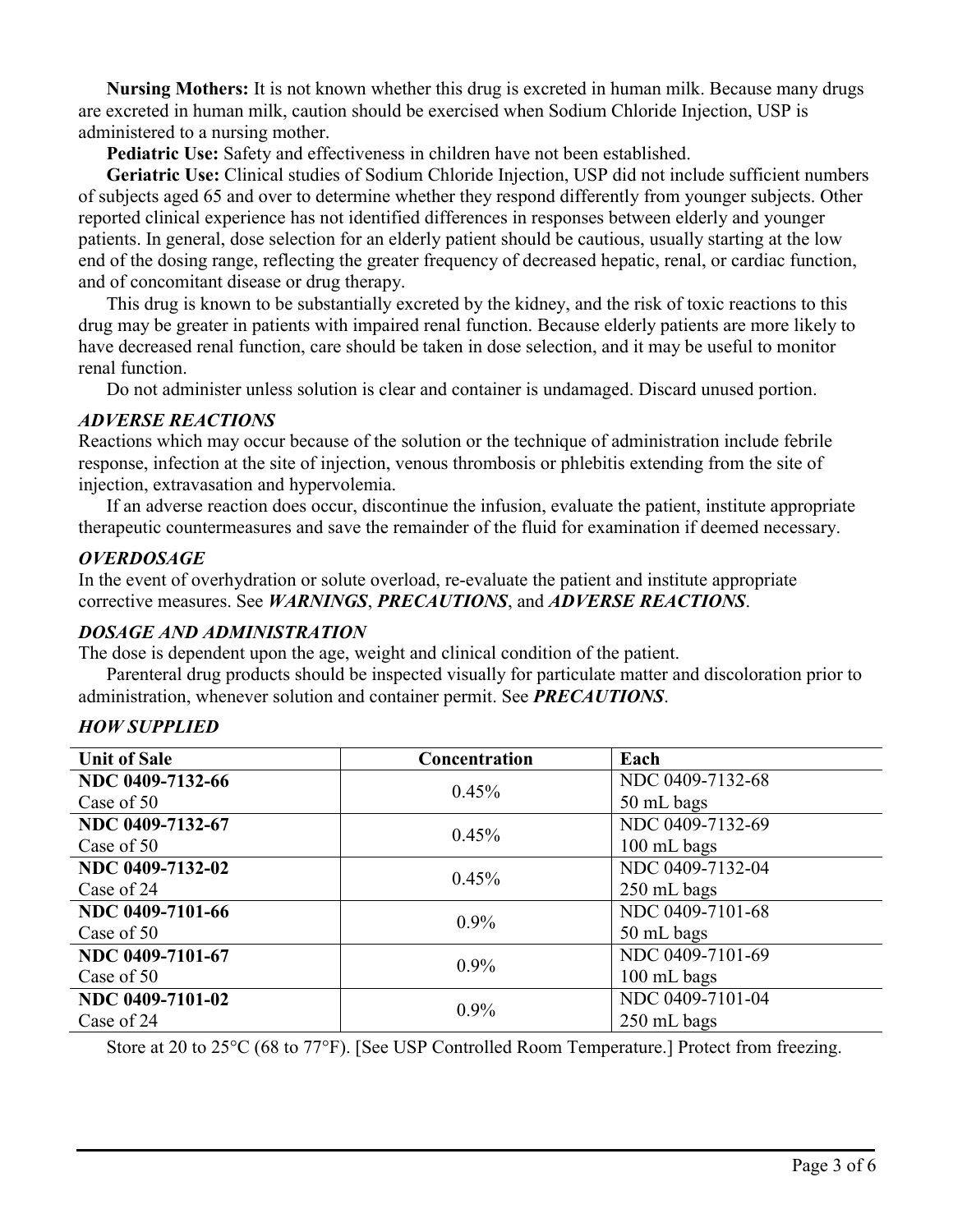### *INSTRUCTIONS FOR USE WITH ADD-VANTAGE VIAL*

#### **These instructions for use should be made available to the individuals who perform the reconstitution steps.**

#### **To Open:**

Peel overwrap at corner and remove solution container. Use unit within 30 days of opening overwrap, as long as the use date does not exceed the printed expiration date. Some opacity of the plastic due to moisture absorption during the sterilization process may be observed. This is normal and does not affect the solution quality or safety. The opacity will diminish gradually.

#### **To Assemble Vial and Flexible Diluent Container: (Use Aseptic Technique)**

- 1. Remove the protective covers from the top of the vial and the vial port on the diluent container as follows:
	- a. To remove the breakaway vial cap, swing the pull ring over the top of the vial and pull down far enough to start the opening (SEE FIGURE 1), then pull straight up to remove the cap. (SEE FIGURE 2.)

**NOTE:** Once the breakaway cap has been removed, do not access vial with syringe.



- b. To remove the vial port cover, grasp the tab on the pull ring, pull up to break the three tie strings, then pull back to remove the cover. (SEE FIGURE 3.)
- 2. Screw the vial into the vial port until it will go no further. THE VIAL MUST BE SCREWED IN TIGHTLY TO ASSURE A SEAL. This occurs approximately 1/2 turn (180°) after the first audible click. (SEE FIGURE 4.) The clicking sound does not assure a seal; the vial must be turned as far as it will go.

**NOTE:** Once vial is seated, do not attempt to remove. (SEE FIGURE 4.)

- 3. Recheck the vial to assure that it is tight by trying to turn it further in the direction of assembly.
- 4. Label appropriately.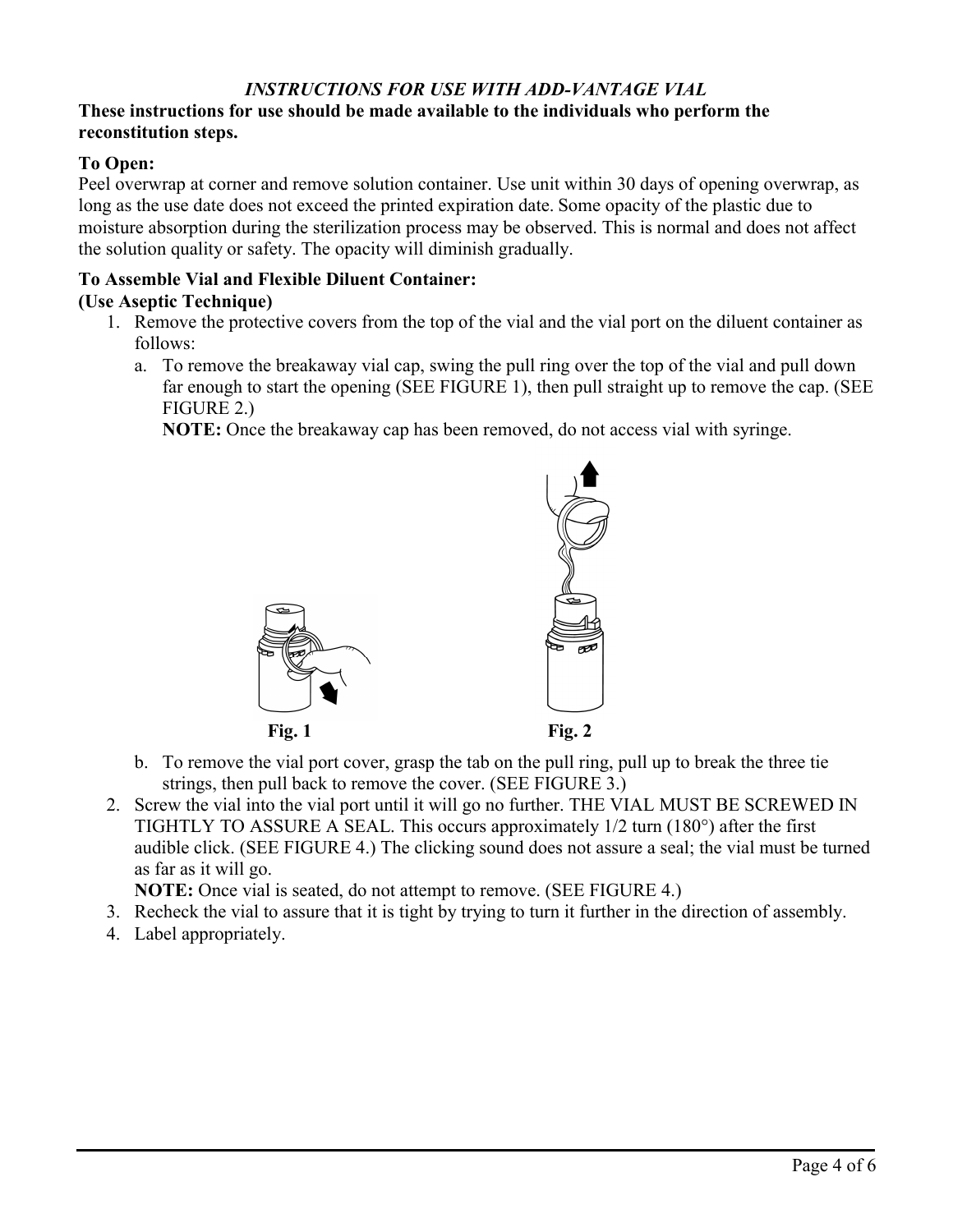

#### **To Reconstitute the Drug:**

- 1. Squeeze the bottom of the diluent container gently to inflate the portion of the container surrounding the end of the drug vial.
- 2. With the other hand, push the drug vial down into the container telescoping the walls of the container. Grasp the inner cap of the vial through the walls of the container. (SEE FIGURE 5.)
- **3. Pull the inner cap from the drug vial. (SEE FIGURE 6.) Verify that the rubber stopper has been pulled out, allowing the drug and diluent to mix.**
- 4. Mix container contents thoroughly and use within the specified time.
- 5. Look through the bottom of the vial to verify that the stopper has been removed and complete mixing has occurred. (SEE FIGURE 7.)

If the rubber stopper is not removed from the vial and medication is not released on the first attempt, the inner cap may be manipulated back into the rubber stopper without removing the drug vial from the diluent container. Repeat steps 3 through 5.